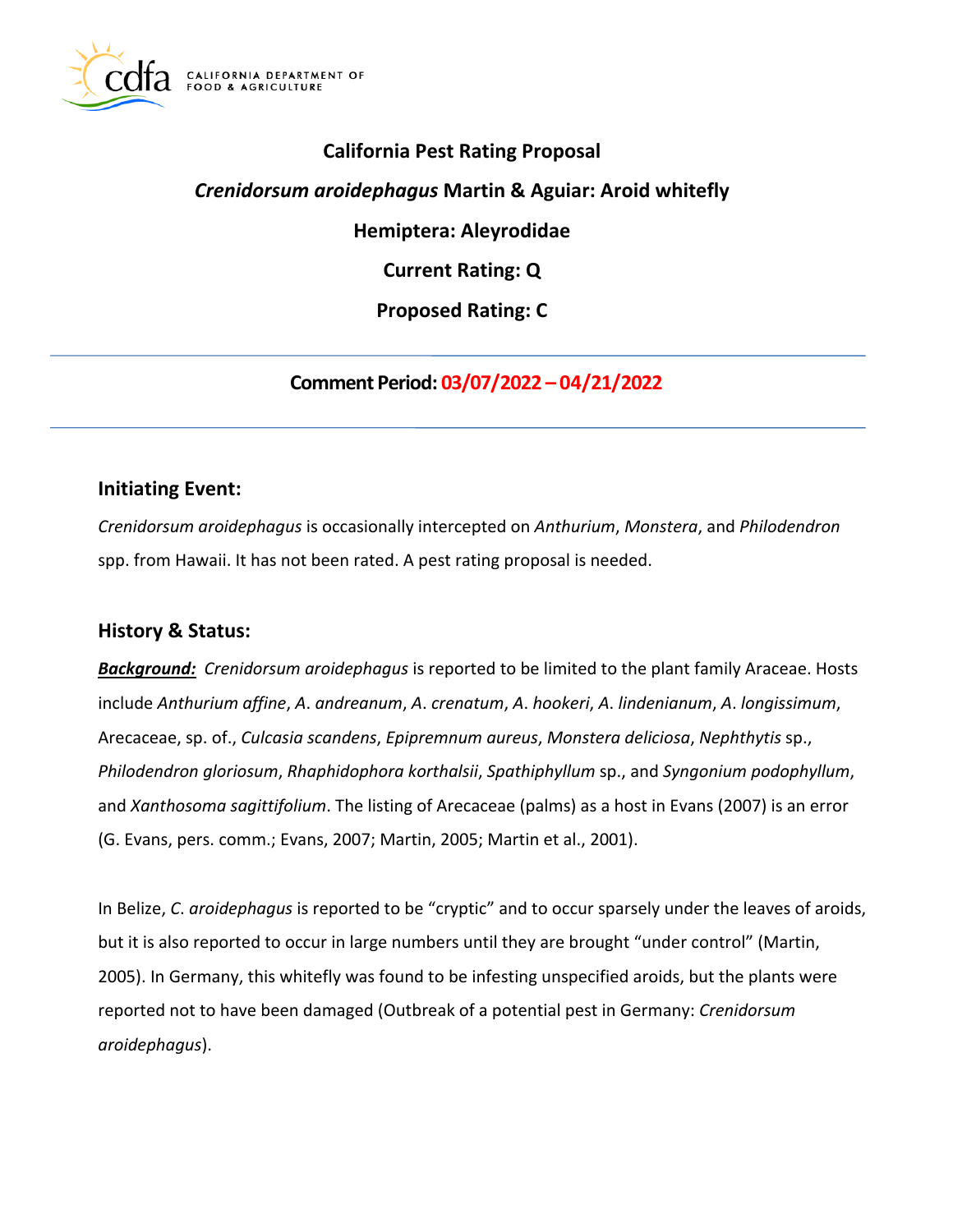

**Worldwide Distribution: Central America:** Belize, Costa Rica, Panamá; **Macaronesia:** Madeira; **Oceania:** Fiji, Hawaii; **South America:** Brazil (Matsunaga et al., 2019; Martin, 2005; Nishida, 2002). Reports from Europe may refer to greenhouse situations (Anderson and Malumphy, 2011; Martin, 2005).

**Official Control:** *Crenidorsum aroidephagus* is a quarantine pest in Japan (Quarantine pest list).

**California Distribution:** *Crenidorsum aroidephagus* is not known to be established in California.

**California Interceptions:** *Crenidorsum aroidephagus* is occasionally intercepted on plant material, including flowers, of *Monstera*, *Anthurium*, and *Philodendron* species from Hawaii (California Department of Food and Agriculture).

The risk *Crenidorsum aroidephagus* poses to California is evaluated below.

# **Consequences of Introduction:**

- 1) **Climate/Host Interaction:** *Crenidorsum aroidephagus* is restricted to plants in the family Araceae. These include popular houseplants in California, and some are probably grown outdoors in warmer parts of the state. This whitefly appears to be limited to areas with subtropical or tropical climate. It seems likely that *C*. *aroidephagus*, if it was able to become established in California at all, would be limited to a very small portion of the state as well as indoors and in greenhouses. Therefore, *C. aroidephagus* receives a **Low (1)** in this category.
	- **Low (1) Not likely to establish in California; or likely to establish in very limited areas.**
	- Medium (2) may be able to establish in a larger but limited part of California.
	- High (3) likely to establish a widespread distribution in California.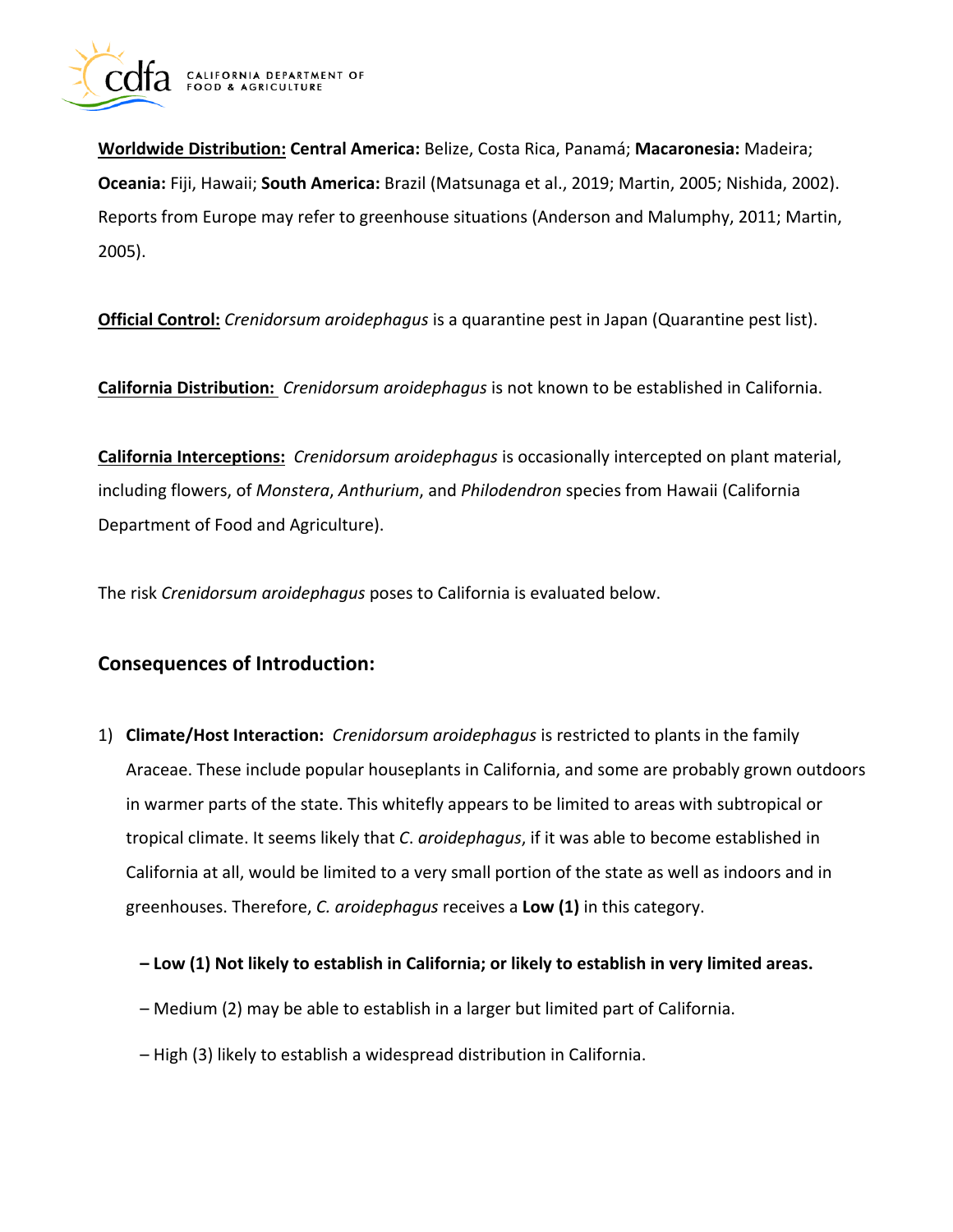

- 2) **Known Pest Host Range:** *Crenidorsum aroidephagus* is limited to a single family, Araceae. Therefore, it receives a **Low (1)** in this category.
	- **Low (1) has a very limited host range.**
	- Medium (2) has a moderate host range.
	- High (3) has a wide host range.
- 3) **Pest Reproductive and Dispersal Potential:** *Crenidorsum aroidephagus* can be moved with infested plant material. Therefore, it receives a **Medium (2)** in this category.
	- Low (1) does not have high reproductive or dispersal potential.
	- **Medium (2) has either high reproductive or dispersal potential.**
	- High (3) has both high reproduction and dispersal potential.
- 4) **Economic Impact**. *Crenidorsum aroidephagus* is considered a pest of aroids. It is not reported to harm its host plants. Therefore, although aroids are popular houseplants in California and some are likely grown outdoors in warmer parts of the state, this whitefly appears unlikely to impact plants in this state. It is considered a quarantine pest in Japan. Therefore, it receives a **Low (1)** in this category.

#### **Economic Impact: C**

- A. The pest could lower crop yield.
- B. The pest could lower crop value (includes increasing crop production costs).

### **C. The pest could trigger the loss of markets (includes quarantines).**

- D. The pest could negatively change normal cultural practices.
- E. The pest can vector, or is vectored, by another pestiferous organism.
- F. The organism is injurious or poisonous to agriculturally important animals.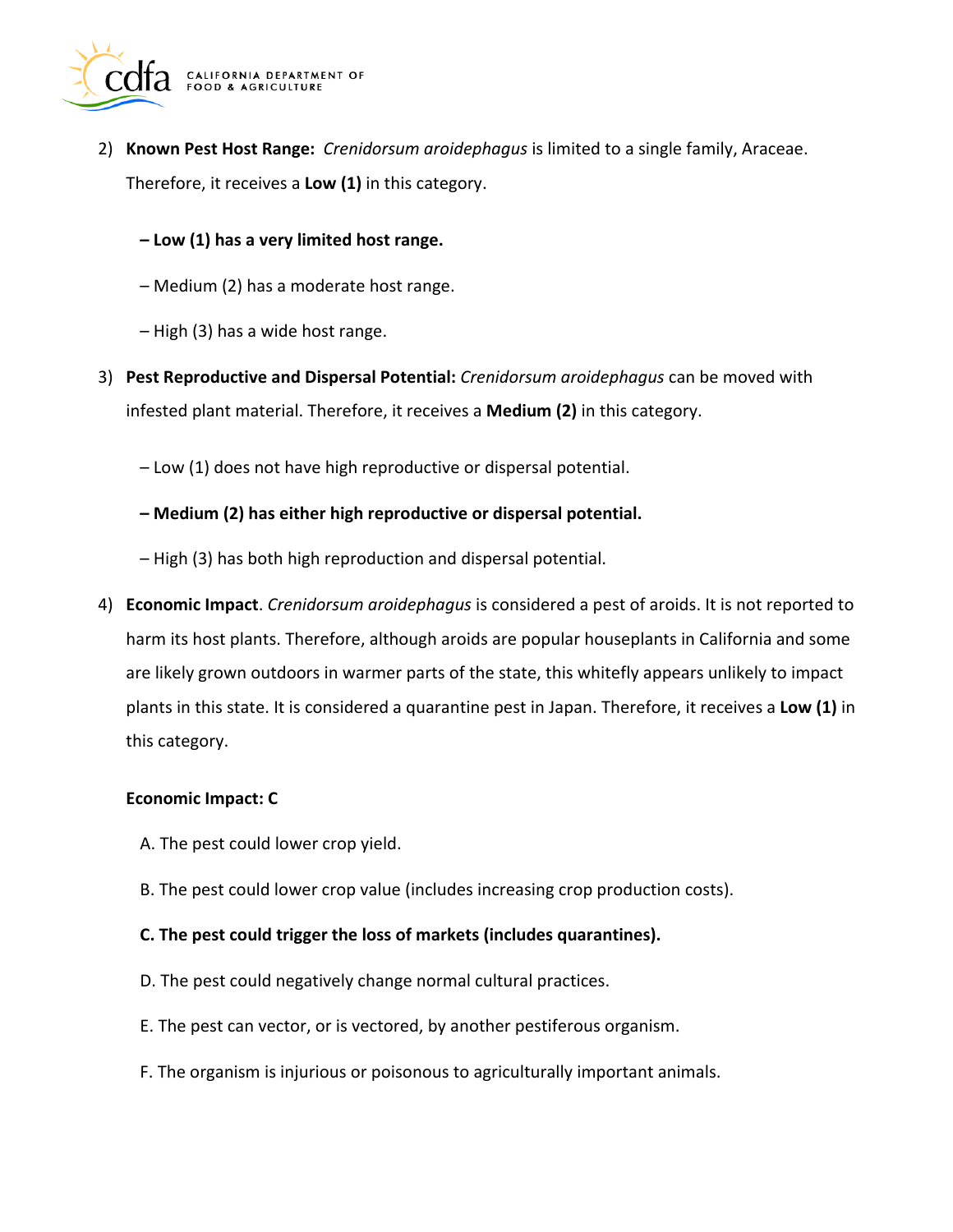

G. The organism can interfere with the delivery or supply of water for agricultural uses.

### **Economic Impact Score: Low**

**– Low (1) causes 0 or 1 of these impacts.** 

- Medium (2) causes 2 of these impacts.
- High (3) causes 3 or more of these impacts.
- 5) **Environmental Impact**. *Crenidorsum aroidephagus* feeds on a single family of plant, Araceae. There are native members of this family in California, but only one of these is terrestrial, *Lysichiton americanus* Hultén & H. St. John (American skunkcabbage). This plant occurs along the northern coast of California, an area unlikely to be hospitable to *C*. *aroidephagus*. Therefore, *C. aroidephagus* receives a **Low (1)** in this category.

### **Environmental Impact: Low**

A. The pest could have a significant environmental impact such as lowering biodiversity, disrupting natural communities, or changing ecosystem processes.

- B. The pest could directly affect threatened or endangered species.
- C. The pest could impact threatened or endangered species by disrupting critical habitats.
- D. The pest could trigger additional official or private treatment programs.

E. The pest significantly impacts cultural practices, home/urban gardening or ornamental plantings.

### **Environmental Impact Score: Low (1)**

### **– Low (1) causes none of the above to occur.**

- Medium (2) causes one of the above to occur.
- High (3) causes two or more of the above to occur.

## **Consequences of Introduction to California for** *Crenidorsum aroidephagus***: Low (6)**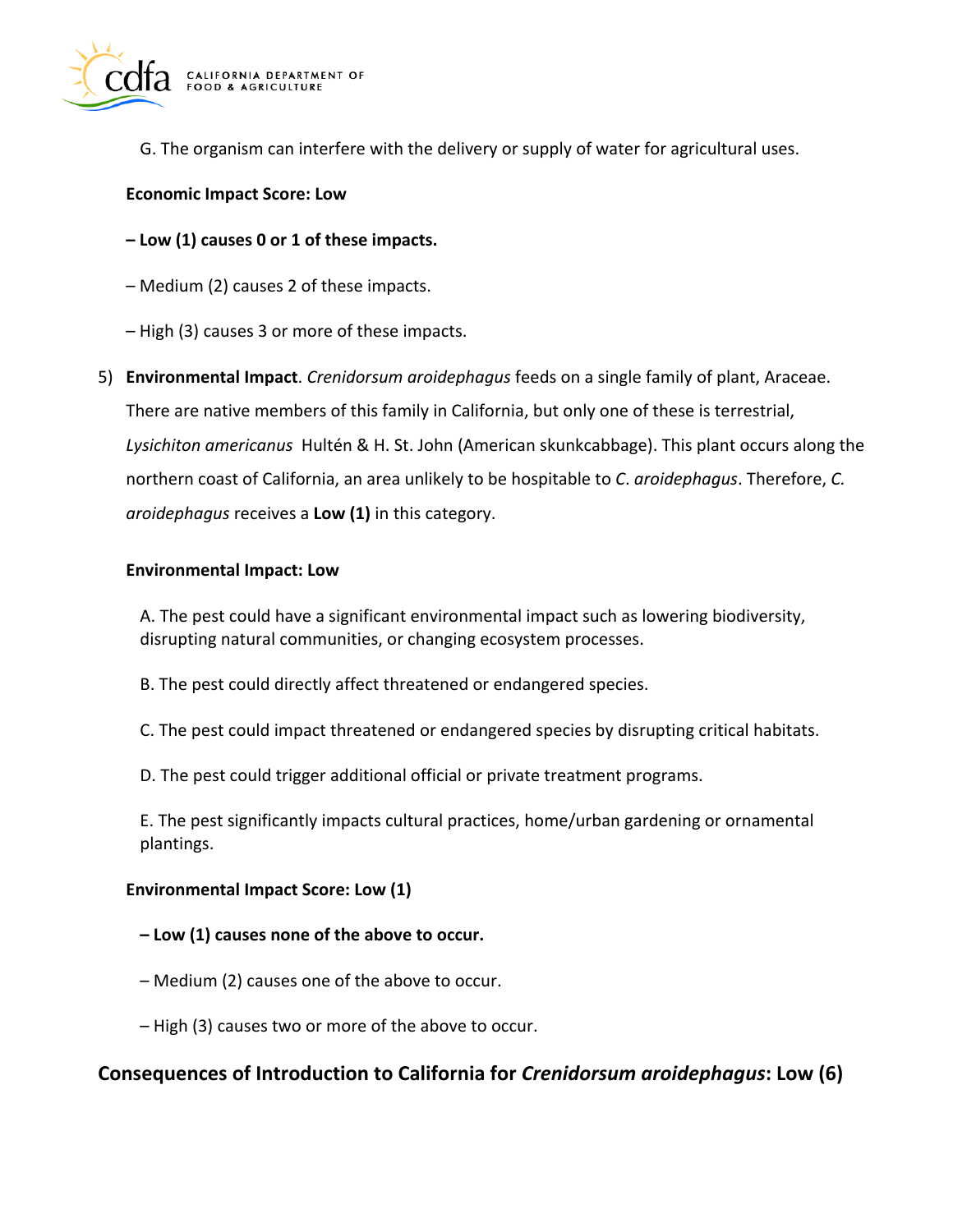

Add up the total score and include it here.

### **–Low = 5-8 points**

–Medium = 9-12 points

 $-High = 13-15$  points

6) **Post Entry Distribution and Survey Information:** *Crenidorsum aroidephagus* is not known to be established in California. It receives a **Not established (0)** in this category.

## **–Not established (0) Pest never detected in California, or known only from incursions.**

–Low (-1) Pest has a localized distribution in California, or is established in one suitable climate/host area (region).

–Medium (-2) Pest is widespread in California but not fully established in the endangered area, or pest established in two contiguous suitable climate/host areas.

–High (-3) Pest has fully established in the endangered area, or pest is reported in more than two contiguous or non-contiguous suitable climate/host areas.

## **Final Score:**

7) The final score is the consequences of introduction score minus the post entry distribution and survey information score: Low (6)

# **Uncertainty:**

There are no ongoing surveys for *C. aroidephagus*, so it is possible that this whitefly is already established in California. It is unknown if any of the many aquatic species in the family Araceae in California are potential hosts, although it seems unlikely.

# **Conclusion and Rating Justification:**

*Crenidorsum aroidephagus* is a whitefly that is only known to feed on aroids. Although its hosts include several genera that are popular ornamental plants, it has not been reported to cause impacts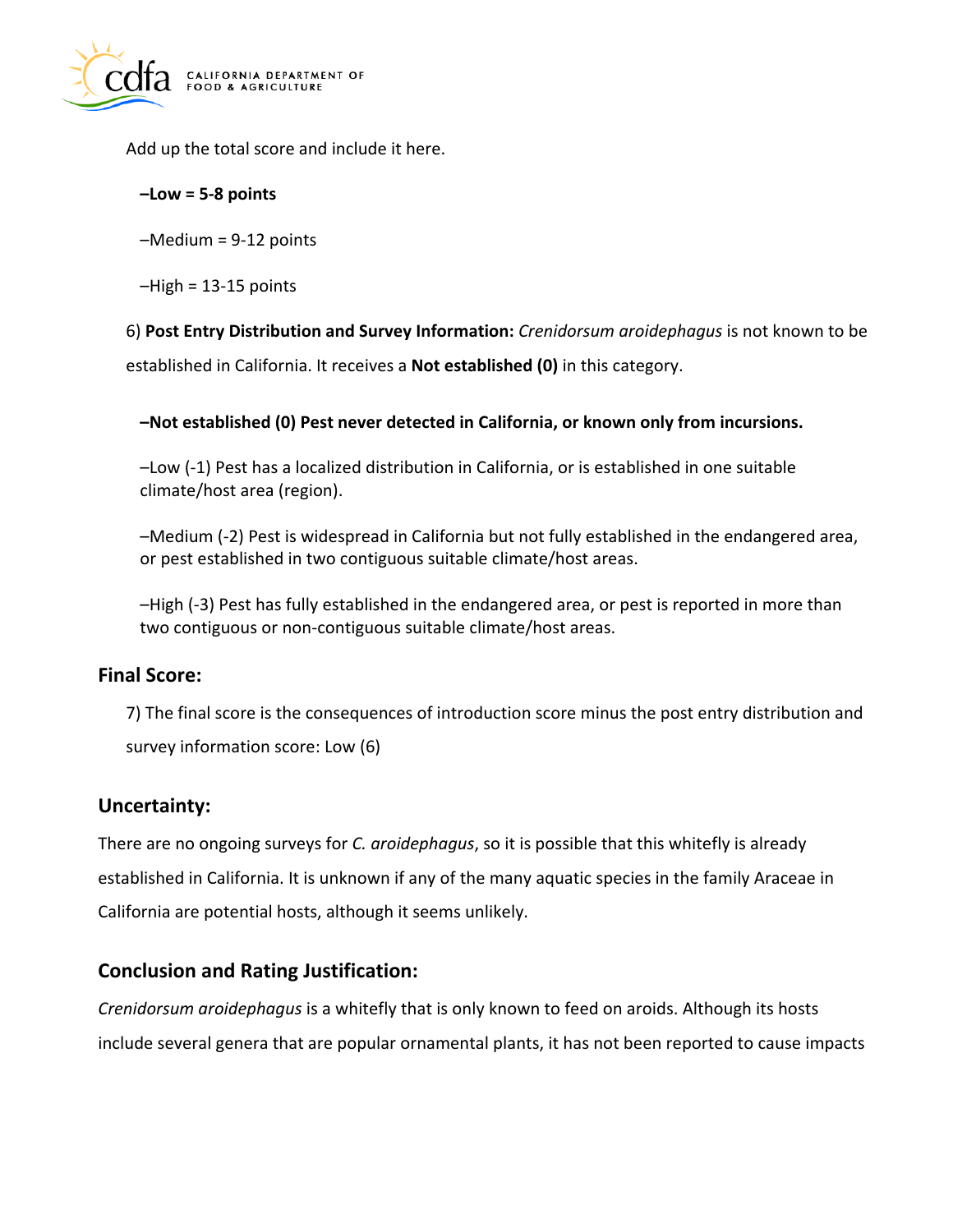

to them. It also appears to be very unlikely to have environmental impacts. For these reasons, a "C" rating is justified.

# **References:**

Anderson, H. and Malumphy, C. 2011. Rapid assessment of the need for a detailed pest risk analysis for *Crenidorsum aroidephagus*. Version three. The Food and Environment Research Agency. Accessed February 18, 2022: <https://pra.eppo.int/pra/b089ce8c-db71-483c-8e31-17e7facf48be>

California Department of Food and Agriculture. Pest and damage record database. Accessed February 14, 2021:

<https://pdr.cdfa.ca.gov/PDR/pdrmainmenu.aspx>

Evans, G. A. 2007. Host plant list of the whiteflies (Aleyrodidae) of the World. Version 070611.

Martin, J. H. 2005. Whiteflies of Belize (Hemiptera: Aleyrodidae). Part 2 – A review of the subfamily Aleyrodinae Westwood. Zootaxa 1098:1-116.

Martin, J. H., Aguiar, A. M. F., and Baufeld, P. 2001. *Crenidorsum aroidephagus* Martin & Aguiar sp. nov. (Sternorrhyncha: Aleyrodidae), a New World whitefly species now colonizing cultivated Araceae in Europe, Macaronesia and the Pacific region. Zootaxa 4:1-8.

Matsunaga, J. N., Howarth, F. G., and Kumashiro, B. R. 2019. New state records and additions to the alien terrestrial arthropod fauna in the Hawaiian Islands. Proceedings of the Hawaiian Entomological Society 51:1-71.

Nishida, G. M. 2002. Hawaiian terrestrial arthropod checklist. Fourth edition. Bishop Museum Technical Report 22:1-313.

Outbreak of a potential pest in Germany: *Crenidorsum aroidephagus*. Accessed February 18, 2022: <https://gd.eppo.int/reporting/article-2958>

Quarantine pest list. Accessed February 14, 2022: [https://www.maff.go.jp/pps/j/law/houki/shorei/E\\_Annexed\\_Table1\\_from\\_20210428.html](https://www.maff.go.jp/pps/j/law/houki/shorei/E_Annexed_Table1_from_20210428.html)

# **Responsible Party:**

Kyle Beucke, 1220 N Street, Sacramento, CA 95814, 916-698-3034, [permits\[@\]cdfa.ca.gov](https://permits[@]cdfa.ca.gov)